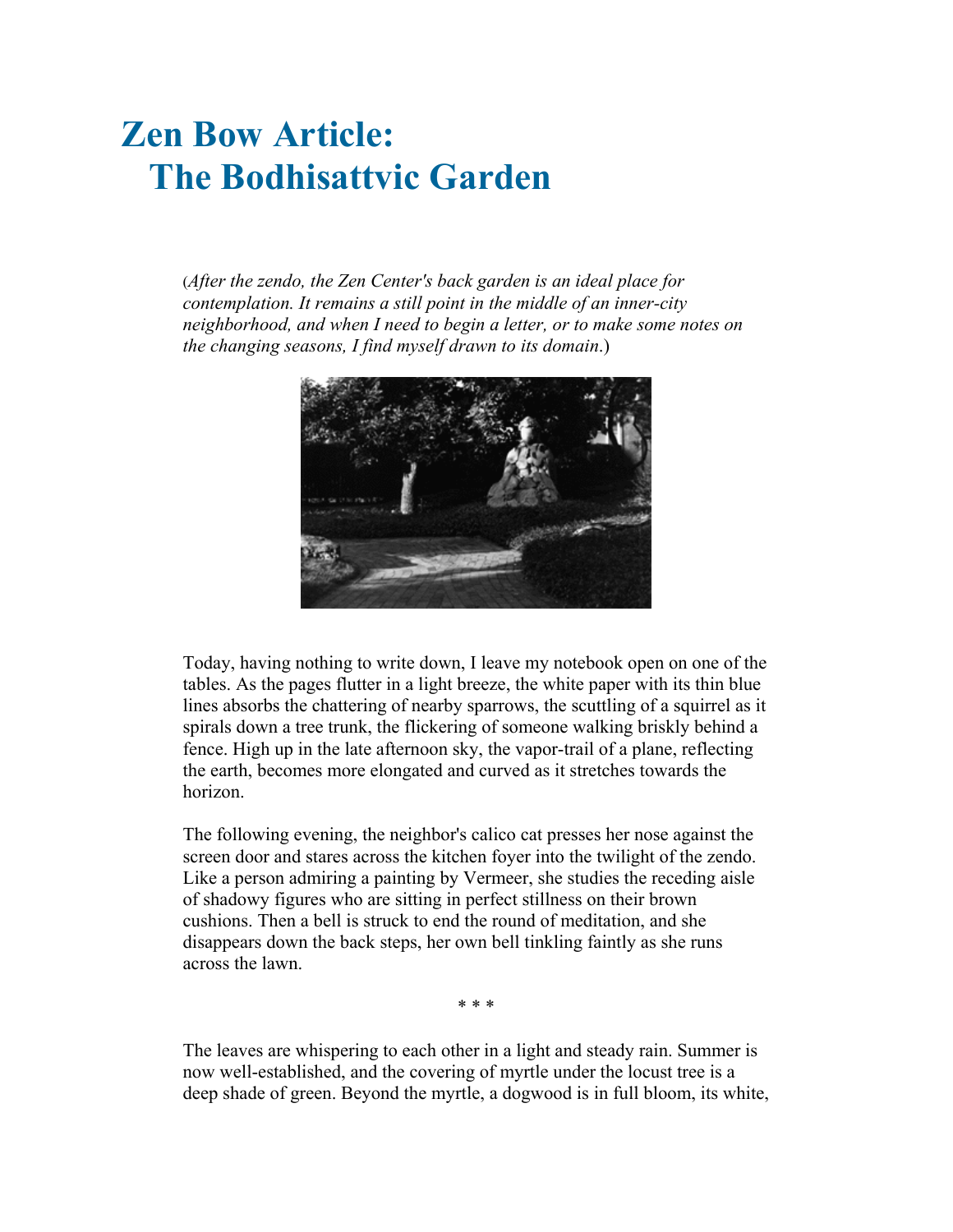four-leafed flowers resembling clusters of child-like stars. Overhead, hidden by the foliage, a crow caws twice and then falls silent. The dry pebbles under the eaves of the covered walkway seem whiter than usual. And the rain continues, discreetly, accompanied by the rustling of sparrows.

The next day the rain is forgotten (winter itself being only a memory), and the whole garden radiates a steady and reassuring heat. For work, three people are stuffing cushions on the back deck. At one point a large clump of kapok is carried away by a gust of wind, only to be caught in the branches of a nearby fir tree. It stays there for a while before being dislodged by another gust of wind, which sends it rolling across the lawn. Sparrows, attentive to any change in the garden, soon surround the clump, plucking wisps from its white mass. A thick covering of clouds remains overhead. In the background, someone is hammering in nails; it's the time for repairing roofs, and for making nests.



An early evening in mid-September. The seasons have begun to change, and I'm sitting on a bench in the back garden. The light is gently luminous. A warm breeze, descending through the branches of a maple tree, also rises up from the lawn. It's as though I've dipped my feet in the invisible waves of a departing summer, and I feel myself becoming lighter, even as the evening sky begins to shed its light.

A month later, after the first frost, crickets are still chirping beneath the earth. One afternoon, while sitting on the walkway, I study the progress of a solitary bee as it moves through the cold air, slowly and methodically exploring the lawn. From my vantage point, it's plain to see that all the flowers have gone, and that there's not a speck of white or yellow to be found among the blades of grass. Nevertheless, the bee continues its exploration. In doing so, it displays the same perseverance as a lone firefly who kept vigil in the garden one night in mid-summer. For half an hour, although no other light responded, I watched its green pulse flicker on and off as the firefly wove its way above the bushes and between the trees.

\* \* \*